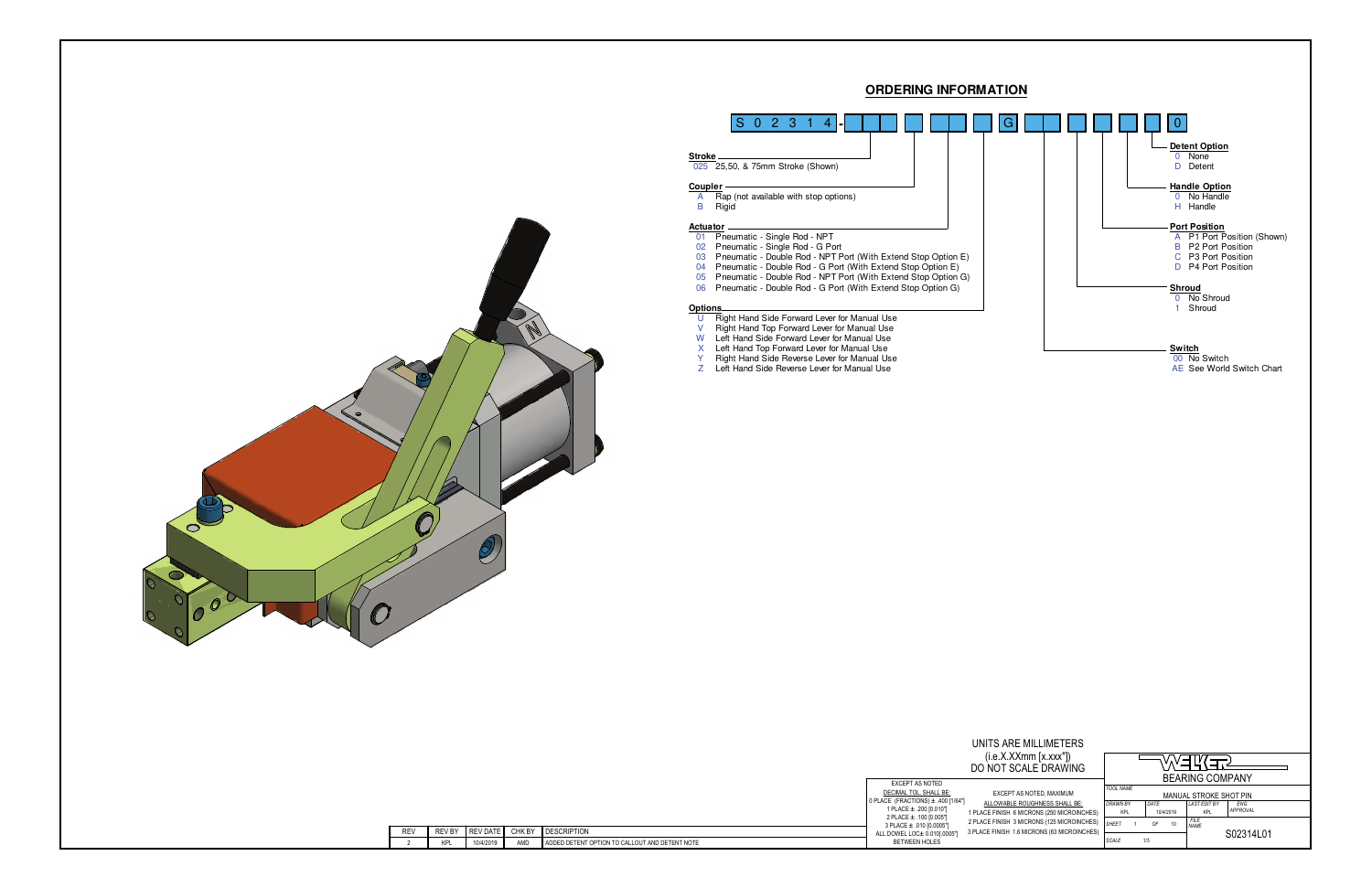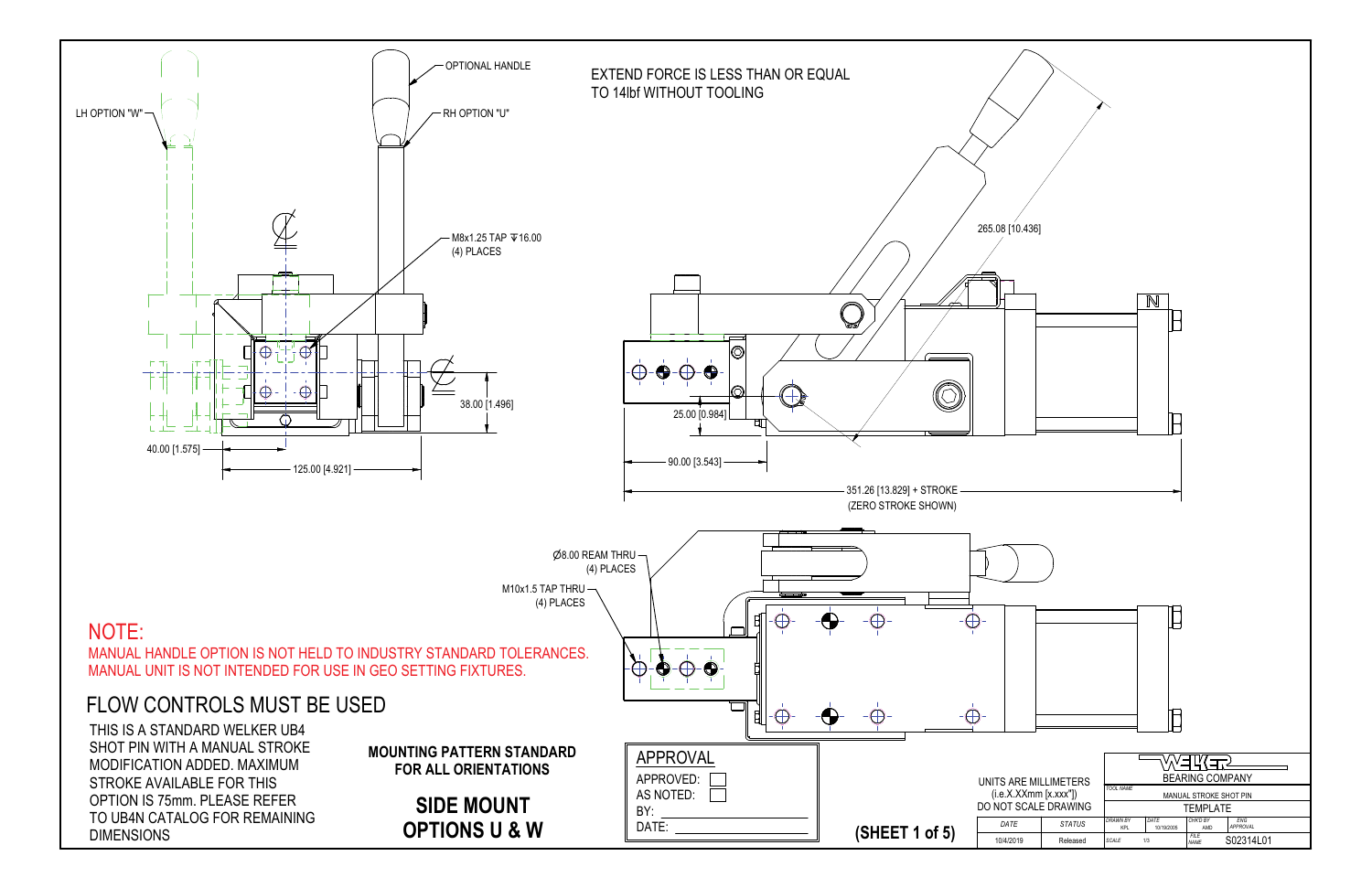|                       |               |                        | <b>APPROVAL</b>    |                            |                        |
|-----------------------|---------------|------------------------|--------------------|----------------------------|------------------------|
|                       |               |                        | APPROVED:          |                            |                        |
|                       |               |                        | AS NOTED:          |                            |                        |
|                       |               | BY۰                    |                    |                            |                        |
|                       |               | DATE:                  |                    |                            |                        |
|                       |               |                        |                    |                            |                        |
|                       |               |                        |                    |                            |                        |
|                       |               |                        |                    |                            |                        |
| UNITS ARE MILLIMETERS |               |                        |                    | <b>BEARING COMPANY</b>     |                        |
| (i.e.X.XXmm [x.xxx"]) |               | <b>TOOL NAME</b>       |                    | MANUAL STROKE SHOT PIN     |                        |
| DO NOT SCALE DRAWING  |               |                        | <b>TEMPI ATE</b>   |                            |                        |
| DATE                  | <b>STATUS</b> | <b>DRAWN BY</b><br>KPI | DATE<br>10/19/2005 | CHK'D BY<br>AMD            | <b>FNG</b><br>APPROVAL |
| 10/4/2019             | Released      | <b>SCALE</b>           | 1/3                | <b>FILE</b><br><b>NAMF</b> | S02314L01              |

**(SHEET 2 of 5)**



# FLOW CONTROLS MUST BE USED

THIS IS A STANDARD WELKER UB4 SHOT PIN WITH A MANUAL STROKE MODIFICATION ADDED. MAXIMUM STROKE AVAILABLE FOR THIS OPTION IS 75mm. PLEASE REFER TO UB4N CATALOG FOR REMAININGDIMENSIONS

EXTEND FORCE IS LESS THAN OR EQUAL TO 14lbf WITHOUT TOOLING

 $\overline{DATE}$ 

### NOTE: MANUAL HANDLE OPTION IS NOT HELD TO INDUSTRY STANDARD TOLERANCES.MANUAL UNIT IS NOT INTENDED FOR USE IN GEO SETTING FIXTURES.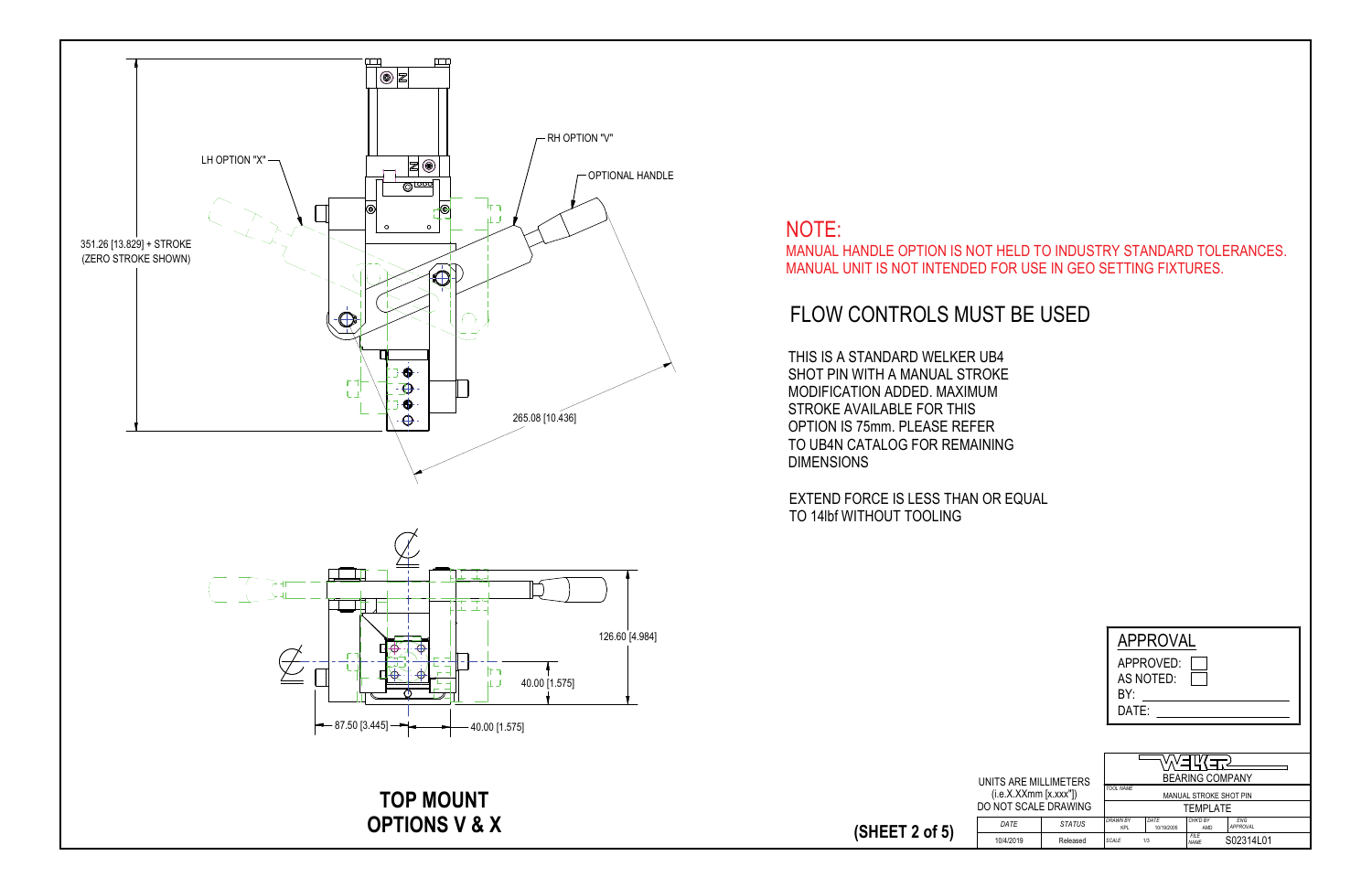|                                                |               | <b>APPROVAL</b>                                          |                    |                        |                        |  |  |  |  |
|------------------------------------------------|---------------|----------------------------------------------------------|--------------------|------------------------|------------------------|--|--|--|--|
| APPROVED:<br>AS NOTED:<br>BY:<br>DATE:         |               |                                                          |                    |                        |                        |  |  |  |  |
| <b>BEARING COMPANY</b><br><b>E MILLIMETERS</b> |               |                                                          |                    |                        |                        |  |  |  |  |
| (Xmm [x.xxx"])                                 |               | <b>TOOL NAME</b>                                         |                    | MANUAL STROKE SHOT PIN |                        |  |  |  |  |
|                                                | CALE DRAWING  | <b>TEMPLATE</b>                                          |                    |                        |                        |  |  |  |  |
|                                                | <b>STATUS</b> | <b>DRAWN BY</b><br>KPI                                   | DATE<br>10/19/2005 | CHK'D BY<br>AMD        | <b>FNG</b><br>APPROVAL |  |  |  |  |
| g                                              | Released      | FII F<br>S02314L01<br><b>SCALE</b><br>1/3<br><b>NAMF</b> |                    |                        |                        |  |  |  |  |

## FLOW CONTROLS MUST BE USED



THIS IS A STANDARD WELKER UB4 SHOT PIN WITH A MANUAL STROKE MODIFICATION ADDED. MAXIMUM STROKE AVAILABLE FOR THIS OPTION IS 75mm. PLEASE REFER TO UB4N CATALOG FOR REMAINING

EXTEND FORCE IS LESS THAN OR EQUAL TO 14lbf WITHOUT TOOLING

MANUAL HANDLE OPTION IS NOT HELD TO INDUSTRY STANDARD TOLERANCES.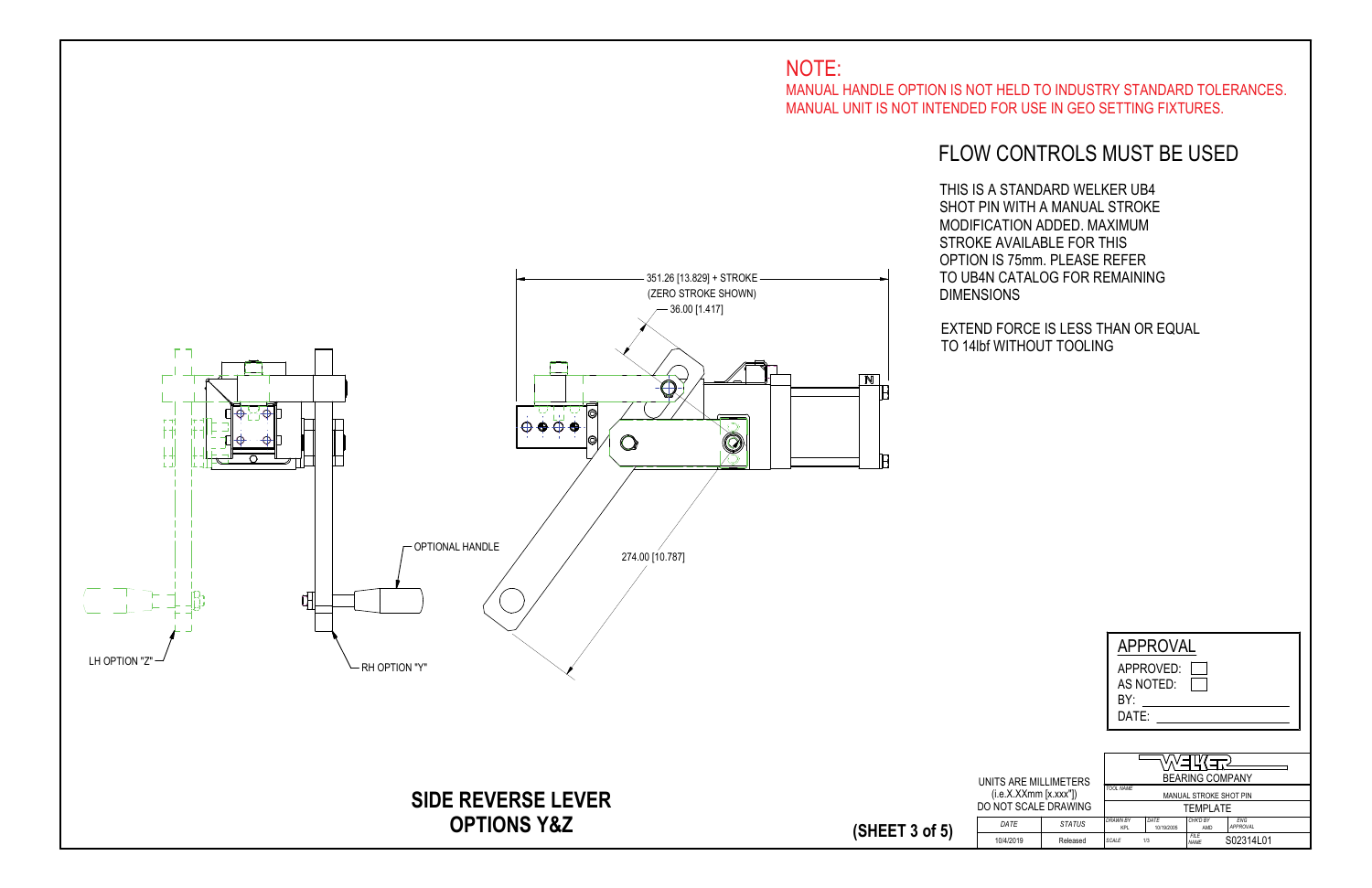|   |                | <b>APPROVAL</b><br>APPROVED:<br>AS NOTED:<br>BY:<br>DATE: |                    |                        |                        |  |  |
|---|----------------|-----------------------------------------------------------|--------------------|------------------------|------------------------|--|--|
|   | E MILLIMETERS! |                                                           |                    | <b>BEARING COMPANY</b> |                        |  |  |
|   | (Xmm [x.xxx"]) | <b>TOOL NAME</b><br>MANUAL STROKE SHOT PIN                |                    |                        |                        |  |  |
|   | CALE DRAWING   |                                                           |                    | <b>TEMPLATE</b>        |                        |  |  |
|   | <b>STATUS</b>  | <b>DRAWN BY</b><br><b>KPL</b>                             | DATE<br>10/19/2005 | CHK'D BY<br>AMD        | <b>FNG</b><br>APPROVAL |  |  |
| 9 | Released       | <b>SCALE</b>                                              | 1/3                | FII F<br><b>NAME</b>   | S02314L01              |  |  |

### NOTE: PLEASE REFER TO TEMPLATE SHEETS1 THRU 3 FOR REMAINING DIMENSIONS



 MANUAL HANDLE OPTION IS NOT HELD TO INDUSTRY STANDARD TOLERANCES.MANUAL UNIT IS NOT INTENDED FOR USE IN GEO SETTING FIXTURES.